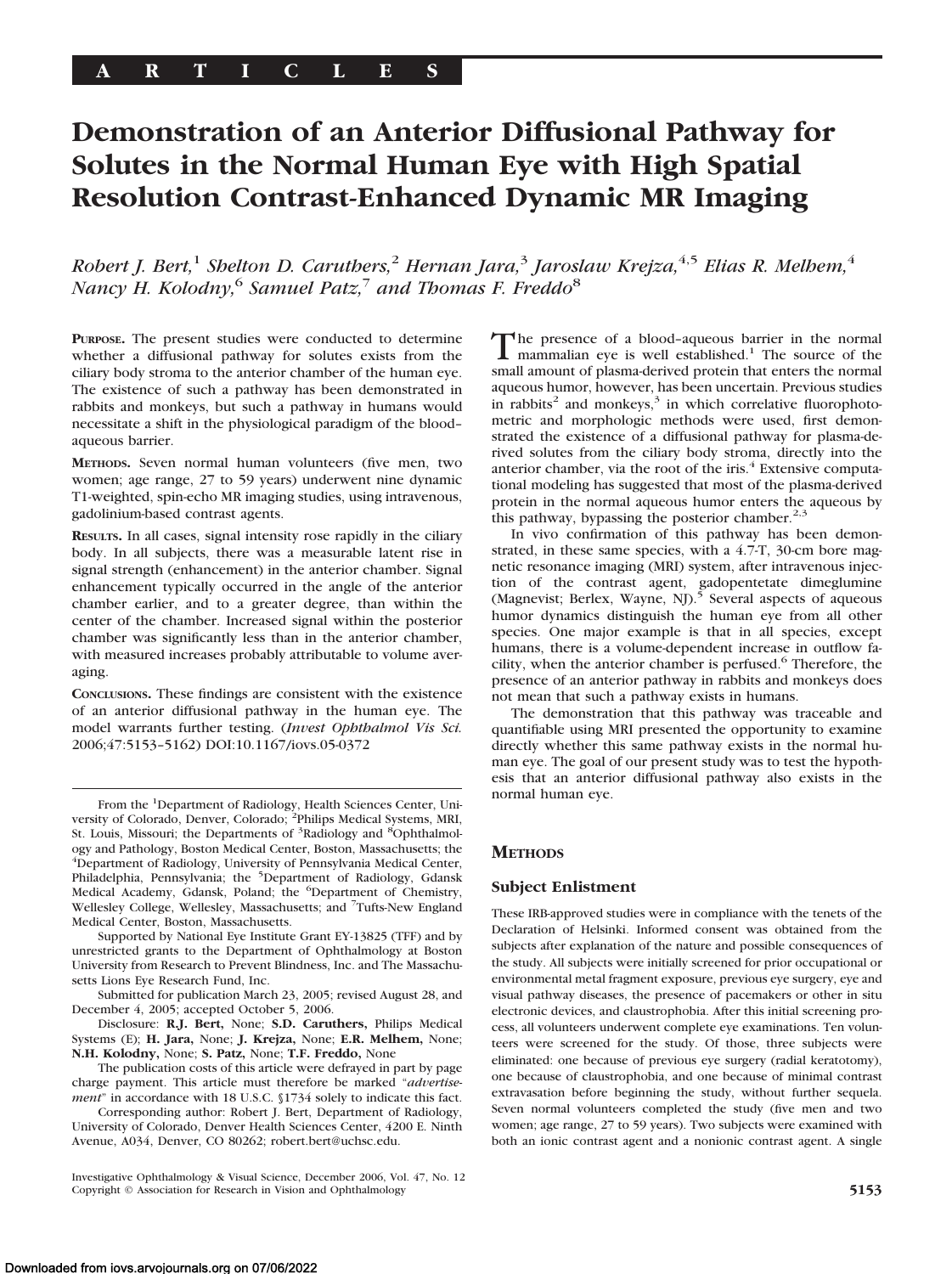individual was examined twice with the same contrast material, to examine repeatability of the measurements.

#### **Subject Preparation**

Subjects were typically examined in the early morning, after overnight fasting, to avoid diurnal variations in aqueous dynamics. The subjects were prepared in a manner previously described.<sup>7</sup> In brief, images were obtained from a single eye, taped shut, using a flexible circular surface coil (8-cm inner diameter [ID], 14 cm [OD]; Philips Medical Systems, Shelton CT). In addition, it is well known that the MRI signal is influenced by air–tissue interfaces. This is because the difference in magnetic susceptibility at these interfaces creates a local magnetic field inhomogeneity that can dephase (or attenuate) the MRI signal. Magnetic susceptibility defines the magnetization response per unit field strength of a material. To reduce this effect, a moistened cellulose pad was taped in place over the study eye, to move this interface farther away from the eyelid. A second dry pad provided a cushion between the eyelid and surface coil, improving patient comfort and stabilizing the taped eyelid. The subjects were instructed to fixate the contralateral open eye on a crossbar target during image acquisition. This method had the positive effect of reducing motion artifact in the images to a minimum. The open eye was allowed to blink physiologically, which avoided any drying and abrasion risk during the study. The dynamic imaging sequences used one of two gadolinium contrast agents: gadopentetate dimeglumine (MW 938, 469 mg/mL, 0.4 mL/kg body weight; Magnevist; Berlex) or gadoteridol (MW 558.7, 279.3 mg/mL, 0.4 mL/kg body weight; ProHance; Bracco Diagnostics, Princeton, NJ).

### **Imaging Parameters**

MR imaging was performed with a 1.5-Tesla superconducting system (Gyroscan ACS-NT PowerTrak 6000; Philips Medical Systems). Signal intensity (SI) measurements were performed with a dedicated image processing workstation (EasyVision CT/MR, software release 2; Philips Medical Systems). Typical imaging parameters used for the T<sub>1</sub>weighted conventional spin–echo pulse sequence were  $TR = 400$  ms,  $TE = 17$  ms, four slices, NSA (number of signal averages) = 6, voxel dimensions =  $0.21 \times 0.21 \times 2$  mm<sup>3</sup>, and field of view (FOV) = 4 to 5 cm. A reduced-phase FOV of 65% was used, with partial zero filling (phase  $% = 65$ ). Each dynamic scan was  $\sim$  4 minutes, 48 seconds long. The image data were reconstructed in a  $512 \times 512$  matrix, with zero filling.

#### **Data Acquisition**

Compressed foam was used to constrain the subject's head, to minimize motion artifacts, and baseline images were acquired. Immediately after antecubital injection of the Gd-based contrast agent, defined as  $t = 0$ , the same image data set was then reacquired. Additional data sets were acquired at 10-minute intervals, for 90 minutes or until the volunteer ended the examination (earliest termination, 60 minutes). The following structures were analyzed: the study regions (anterior chamber, posterior chamber, and ciliary body), two negative controls (lens and vitreous humor), and two positive controls (extraocular muscles and chorioretina). Rarely, individual images were blurred, making them inadequate for analysis, as assessed by the neuroradiologist (RJB). In these cases, extra images were immediately acquired and the time of imaging recorded.

#### **Data Analysis**

A commercial statistics package (Excel; Microsoft Corp., Redmond, WA) was used for numerical analysis. The most central images from the sets, with least evidence of motion artifact, were quantitatively evaluated in the following manner.

**Region of Interest Measurement.** The region of interest (ROI) measurements were performed with image-analysis software



**FIGURE 1.** Regions of interest (ROI) defined for measuring mean voxel contrast. AC, anterior chamber; PC, posterior chamber; CB, ciliary body; EOM, muscles.

available on the imaging workstation (EasyVision CT/MR, software ver. 2; Philips Medical Systems), ROIs (Fig. 1) were drawn by hand. Care was taken to obtain the largest possible areas, while avoiding edges with adjacent structures, to avoid voxels that straddle a tissue interface and therefore do not fully represent the structure being measured. ROIs had to be drawn by hand and not automatically transferred to each new image, due to slight movements of the head or eye between image acquisitions. Mean signal amplitude in arbitrary units  $\hat{S}$ , SD  $(\sigma)$ , and number of voxels within ROIs in the different eye tissues and compartments were measured, as well as the mean and SD of pixels in a "tissue-free" or background region. These latter values were used to estimate system noise  $(N_{sys})$ . The underlying noise distribution in the raw data is known to be Gaussian and position-independent in the absence of artifactual sources.<sup>8</sup> Image reconstruction and system noise analysis are detailed further in the Appendix (System Noise Analysis section).

**Autoscaling Corrections.** After the original data were acquired, we discovered that the scanner had rescaled the data at each time point using internal algorithms (see Appendix) that are designed to keep measured signal relatively constant. If left uncorrected, this autoscaling would confound the results. To correct for autoscaling, we also present data with a correction factor derived from the nonenhancing vitreous humor signal, which should not change over the course of a study. That is, we exploited the known absence of vitreous enhancement to create a correction factor that keeps the time-dependent mean ROI vitreous signal constant and then applied this correction to all the data. (See Autoscaling in the Appendix for details). Parameters for each subject are listed in Table 1.

**Quantitative Measures of the Change in Signal from Baseline.** For each structure and at each measured time point *t*, the change in the mean ROI signal or contrast,  $\hat{C}(t)$ , as well as the *contrast-to-noise ratio,*  $\hat{C}(t)/N_{sys}(t)$ , were calculated relative to values obtained from the  $t = 0$  baseline, nonenhanced images, by using the formulas identified in Contrast-to-Noise Calculations in the Appendix.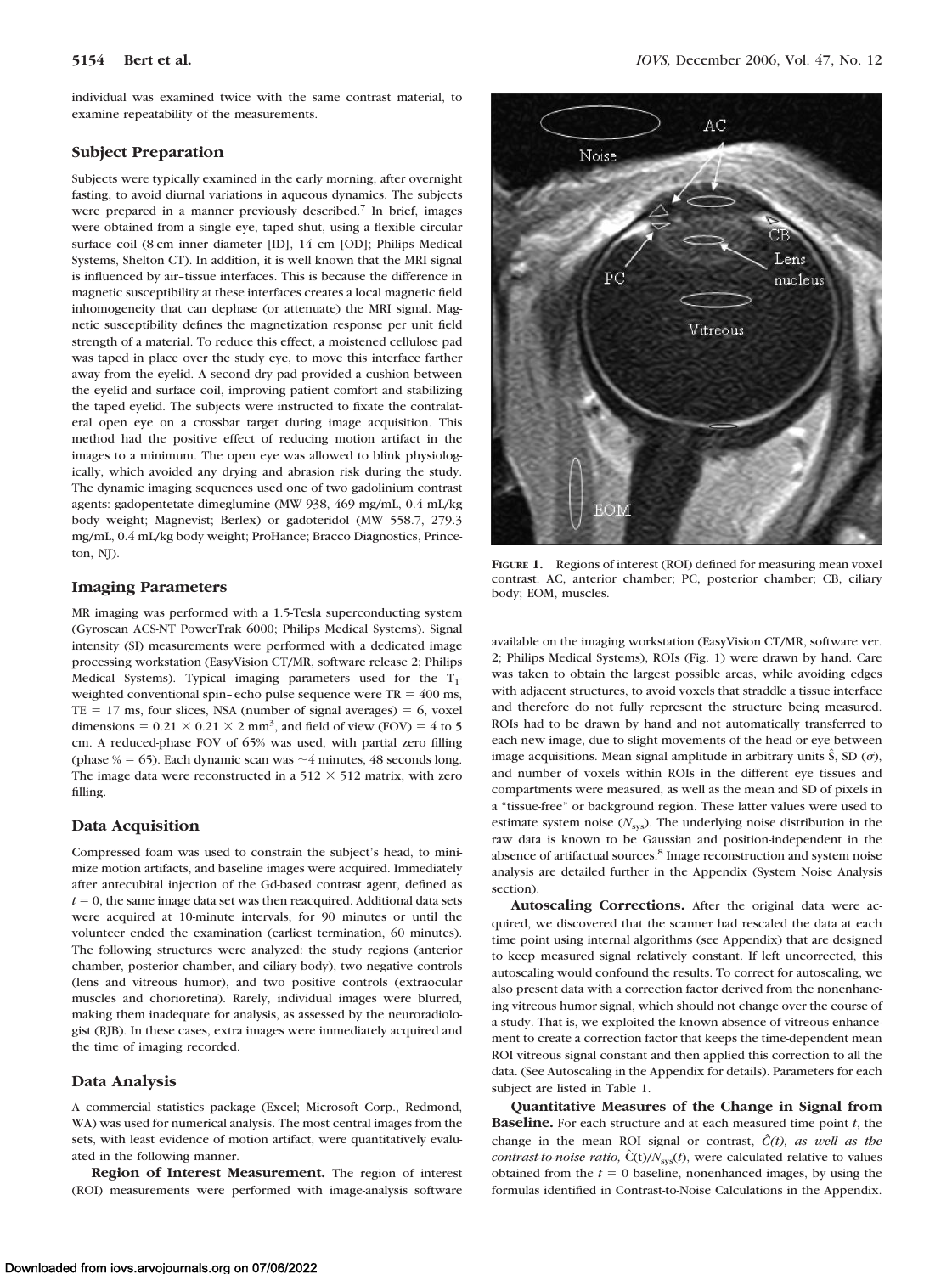**TABLE 1.** Correction Equation and Individual Subject Parameters Based on the Vitreous Data Fit for Each Subject

| Subject        | $\Delta \hat{S}$ Signal<br>Amplitude<br>(Arbitrary Units) | M Signal<br>Amplitude/<br><b>Unit Time</b> | <i>B</i> Signal<br>Amplitude<br>(Arbitrary Units) |  |
|----------------|-----------------------------------------------------------|--------------------------------------------|---------------------------------------------------|--|
| 1              | 66                                                        | $-0.2$                                     | 346                                               |  |
| $\overline{c}$ | 69                                                        | 0.42                                       | 385                                               |  |
| 3              | 74                                                        | $-0.035$                                   | 406                                               |  |
| 4              | 33                                                        | $-0.7$                                     | 422                                               |  |
| 5              | 39                                                        | $-0.2$                                     | 405                                               |  |
| 6              | 41                                                        | $-0.8$                                     | 310                                               |  |
| 7              | 20                                                        | $-2$                                       | 412                                               |  |
| 8              | 58                                                        | $-0.19$                                    | 396                                               |  |

Correction function: for  $t = 0$ :  $\hat{S}_{\text{sc}}(0) = \hat{S}_{\text{sm}}(0)$ ; for  $t > 0$ :  $\hat{S}_{\text{sc}}(t) = \hat{S}_{\text{sm}}(t) + (\hat{S}_{\text{sm}}(0)/\hat{S}_{\text{vm}}(0))(\Delta \hat{S} - M \times t)$ , where  $\Delta \hat{S} = (\hat{S}_{\text{vm}}(0) - B)$ .  $\hat{S}(0)$ , mean ROI signal amplitude from a structure at baseline (nonenhanced);  $\hat{S}(t)$ , mean signal within an ROI at time (*t*) after contrast administration; c, m, designate corrected and measured values; *t,* time in minutes since administration of contrast;  $\Delta \hat{S}$ , value of applied step function; *S, v,* designate structure of interest and the vitreous humor; *B,* back projected intercept predicted by the linear least squares fit of vitreous data points of the  $\hat{S}_y(t)$  curve calculated from *t*, 4 minutes to last postcontrast data point; *M,* slope from the same curve fit.

#### **Data Presentation**

For each analyzed structure, plots are presented as a function of time for the measured mean signal  $\hat{S}_{m}(t)$ , the corrected (or adjusted) mean signal  $\hat{S}_c(t)$ , the normalized corrected (or adjusted) mean signal and the corrected (or adjusted) contrast to noise  $\hat{C}_c(t)/N_c(t)$ . The adjusted data sets,  $\hat{S}_c(t)$ , were fit with curves by means of linear and nonlinear least squares techniques, using curve-fitting routines within the statistical program (Excel; Microsoft Corp.). The selection of the mathematical equations used to fit each data set was based on both visual inspection of the time-dependent form of the data and trial and error (augmented by comparing the least cumulative squared error for different trials). Curve formulas, parameters, and the mean squared and RMS errors for the fitted curves are given in Table 2.

A summary of the fits to the adjusted data is described here. Details are in the Appendix. Linear curve fits (i.e., where the slope and intercept were fit parameters) were determined for the vitreous humor and posterior chamber. The ciliary body and extraocular muscles demonstrated very rapid rising phases that were beyond our technique's ability to time-resolve the rising phase. However, a declining phase was identifiable and was fit by a single exponential function, by using the least-squares method.

Nonlinear curves were fit to anterior chamber data using the software's "solver function" tool, which minimized the sum of the squares of the error by adjusting the fit parameters of several test equations.

Visual inspection of the data suggested that the data might be well fit by the logistic curve (see Appendix for details) or variable transforms of exponentials (e.g.,  $A_0(1 - e^{-kt})$ , where  $A_0$  and  $k$  are fitted parameters). The logistic curve fit provided less total error (cumulative squares of the errors) than different exponential forms that we tested.

The anterior chamber data appeared to contain a latency period before measurable enhancement. This latency was estimated both visually and by testing cumulative squared error values in the curvefitting program. The latency that provided the least sum of the squared error for the logistic curve fit was chosen.

#### **Intersubject Comparison**

Composite, time-dependent plots of  $\hat{S}_{m}(t)$ ,  $\hat{S}_{c}(t)$  and  $\hat{C}_{c}(t)/N_{c}(t)$  for values of the mean anterior chamber central, anterior chamber angle, posterior chamber, and ciliary body were prepared in the following manner:  $\hat{S}_{\text{m}}(t)$ ,  $\hat{S}_{\text{c}}(t)$ , and  $\hat{C}_{\text{c}}(t)/N_{\text{c}}(t)$  at each time point, from a given structure, were averaged across subjects at each time point and plotted as composite, time-depended curves.

The Wilcoxon paired test was used to compute probabilities for comparison of the maximum (with reference to time) average contrast enhancement observed for each structure in both the unadjusted and adjusted composite data sets. Because of time constraints, one subject could only participate in the study for a total of 60 minutes. This limited the intersubject comparisons to this allotted time.

#### **RESULTS**

In all subjects who completed the MRI examination, initial non–contrast-enhanced images were of sufficient spatial resolution and quality to differentiate the structures in question namely, the anterior chamber, the iris, the ciliary body, and the posterior chamber, as judged by the neuroradiology specialist (RJB) and eye pathologist (TFF). The imaging technique, using a single closed eye with overlying cellulose pads, helped in reducing motion and susceptibility artifacts and lead to good quality, high-spatial resolution images. The precontrast anterior chamber and the vitreous humor showed no statistically significant MR signal differences within any subject.

Subjectively, in all subjects completing the study, there was immediate enhancement of the chorioretina and ciliary body after gadolinium administration, demonstrating appropriate levels of intravenous contrast. The anterior chamber enhanced slowly, after an initial delay of several minutes, beginning from its periphery and gradually filling the central anterior chamber (complete time course not shown). The vitreous and lens nucleus did not enhance at any time. The central posterior chamber did not appear to enhance either. A modest increased signal that was stable over time was noted in the margins of the posterior chamber. This signal appeared to reflect motion blurring and/or the partial volume effects of the enhancing

| TABLE 2. Formulas, Parameter Values, Mean Squared Error, and Root Mean Squared Error for the Curves Fitted in Figure 3 |  |  |  |
|------------------------------------------------------------------------------------------------------------------------|--|--|--|
|------------------------------------------------------------------------------------------------------------------------|--|--|--|

|            | Formula                                                                                   | Latency        | <b>Slope</b> | $S_i$<br>$s_{\scriptscriptstyle{\mathsf{m}}}$ | $\Sigma$ Error <sup>2</sup> | <b>RMS</b> |
|------------|-------------------------------------------------------------------------------------------|----------------|--------------|-----------------------------------------------|-----------------------------|------------|
| <b>ACA</b> | $S_i = 1/3(S(0) + S(4))$                                                                  | 4 minutes      | $k = 0.037$  | 625                                           | 6960                        | 83.4       |
| ACC        | $\hat{S}(t) = S_i S_m / (S_i + (S_m - S_i)(e^{-kt}))$<br>$S_i = 1/3(S(0) + S(4) + S(14))$ | 14 minutes     | $k = 0.031$  | 1073<br>619                                   | 1894                        | 43.5       |
|            | $\hat{S}(t) = S_i S_m / (S_i + (S_m - S_i)(e^{-kt}))$                                     |                |              | 1085                                          |                             |            |
| PC         | $\hat{S}(t) = M \times t + S$ .                                                           | None           | $M = 0.39$   | 629                                           | 20630                       | 144        |
| Vit        | $S(t) = M \times t + S$                                                                   | None           | $M=0$        | 479                                           | 1649                        | 40.6       |
| CB         | $\hat{S}(t) = S_i e^{-kt}$                                                                | Not measurable | $k = 0.0023$ | 2163                                          | 99100                       | 315        |
| <b>EOM</b> | $\hat{S}(t) = S_{e}e^{-kt}$                                                               | Not measurable | $k = 0.0031$ | 1074.5                                        | 28590                       | 169        |

 $\Sigma$  error<sup>2</sup> = sum squared error. RMS = root squared error or ( $\Sigma$  error<sup>2</sup>)<sup>1/2</sup>. ACA, anterior chamber angle; ACC, anterior chamber center; PC, posterior chamber; Vit, vitreous humor; CB, ciliary body; EOM, extraocular muscles; *S*<sup>i</sup> , calculated initial value of adjusted mean ROI signal amplitude;  $S_m$ , equilibrium value of adjusted mean ROI signal amplitude;  $\hat{S}(t)$ : mean ROI signal amplitude at time *t.*  $\hat{S}(0)$ ,  $\hat{S}(4)$ ,  $\hat{S}(14)$ , adjusted measured mean ROI signal amplitude at times 0, 4 and 14 minutes; *M,* slope of linear fit; *k,* fitted exponential parameter (analog of slope in linear equations); *t,* time in minutes post contrast injection.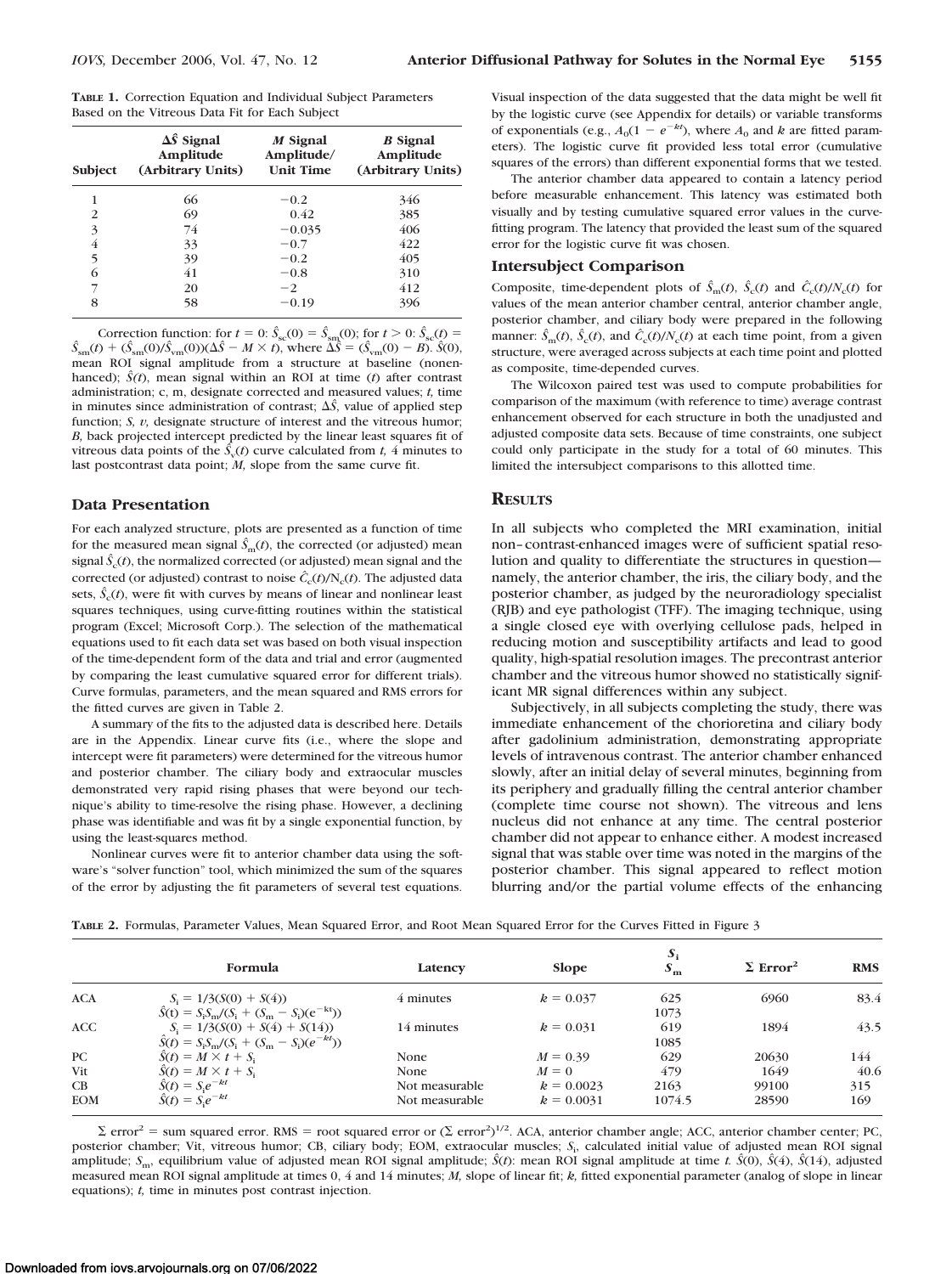

**FIGURE 2.** (**A**) Precontrast; (**B**) immediate postcontrast; and (**C**) delayed post contrast images from a typical study.

‹

ciliary body voxels at the edges of the posterior chamber. For one subject, Figure 2 shows precontrast, immediately postcontrast, and late postcontrast images. Figure 3 shows typical graphs, from the same subject, of the time-resolved mean ROI signal amplitude of the central anterior chamber, peripheral anterior chamber, posterior chamber, vitreous, ciliary body, and extraocular muscles (Figs. 3A: measured data; 3B: adjusted values; 3C: normalized adjusted values; and 3D: adjusted contrast/noise). Table 1 gives the correction equation, and individual subject parameters based on the vitreous data fit, for each subject. Thus, in the adjusted vitreous, data points were not exactly constant, because the correction that is applied uses the fit to the vitreous data rather than each corresponding vitreous data point. Thus, as an example, in Figure 3C, the normalized vitreous signal at each time point is not exactly equal to one. Rather, the plotted data show the deviation between the fitted curve and the normalized measured points.

Figure 4 shows the adjusted data with least-squares fitting of chosen curves to the data (see methods, data analysis). Linear fits were applied to the vitreous and posterior chamber. Data acquisition was insufficiently rapid to define the rise portion of the EOM and CB data. However, the decaying portions of these

data were fit by first-order exponential decay. Logistic curves were fit to the peripheral and central anterior chamber data (see the Methods section).

The anterior chamber angle and center began detectable enhancing after latencies of  $\sim$  4 and 14 minutes in this example subject, estimated visually and empirically (range over subjects for anterior angle center: 12.5–30.5 minutes; see the Methods section), reaching a peak  $\sim$ 74 minutes after injection. The estimation of the latency was made both visually and by trial and error, and these results bear similarities to the results obtained in animals.<sup>5</sup>

Table 2 gives the formulas, parameter values, cumulative squared error, and root mean squared error for the curves fitted in Figure 4.

Figure 5A is a scatterplot of the averaged across-subject (all examinations) unadjusted raw data, showing average ROI signal amplitudes versus time. Figure 5B is a similar plot of the adjusted across-subject data. Figure 5C shows the across-subject averaged adjusted contrast-to-noise ratio.

Table 3 shows the probabilities calculated by the Wilcoxon paired tests for comparisons of maximum enhancement, within 60 minutes, between the anterior chamber angle, ante-

**FIGURE 3.** (**A**) Scatterplot with SE bars for regions of interest of several anatomic structures in a typical human eye. (**B**) Scatterplot similar to (**A**), with adjusted mean ROI signal amplitudes (see the Appendix). (**C**) Scatterplot of the normalized, adjusted data, where the adjusted signal at each time point is divided by the initial, precontrast signal. (**D**) Scatterplot showing adjusted contrast-to-noise  $(C/N<sub>s</sub>)$  ratios for each of the same structures in (**A**–**C**). AC ang, anterior chamber angle; AC Cen, anterior chamber center; PC, posterior chamber; EOM, extraocular muscles; Vitr, vitreous humor; CB, ciliary body.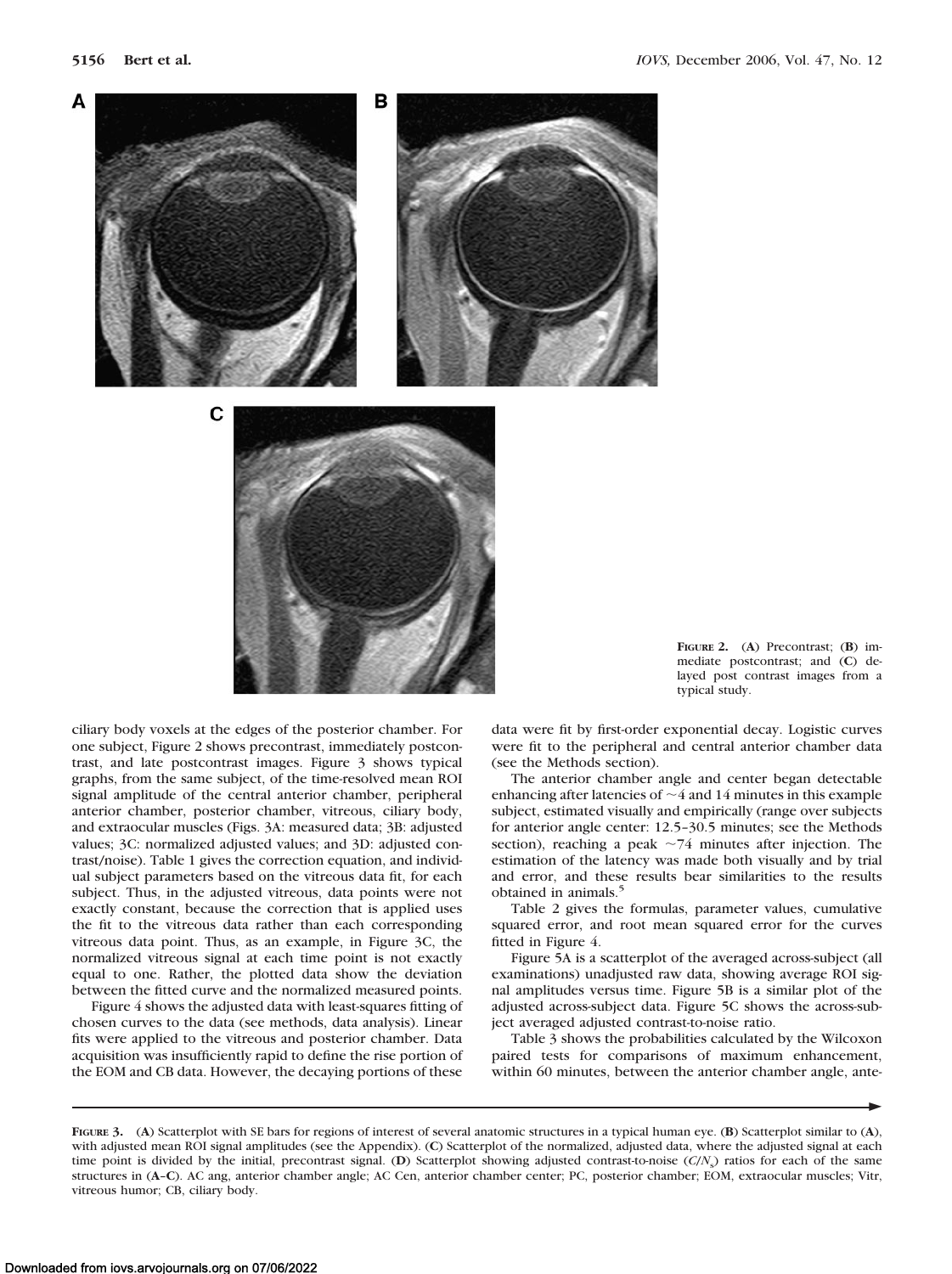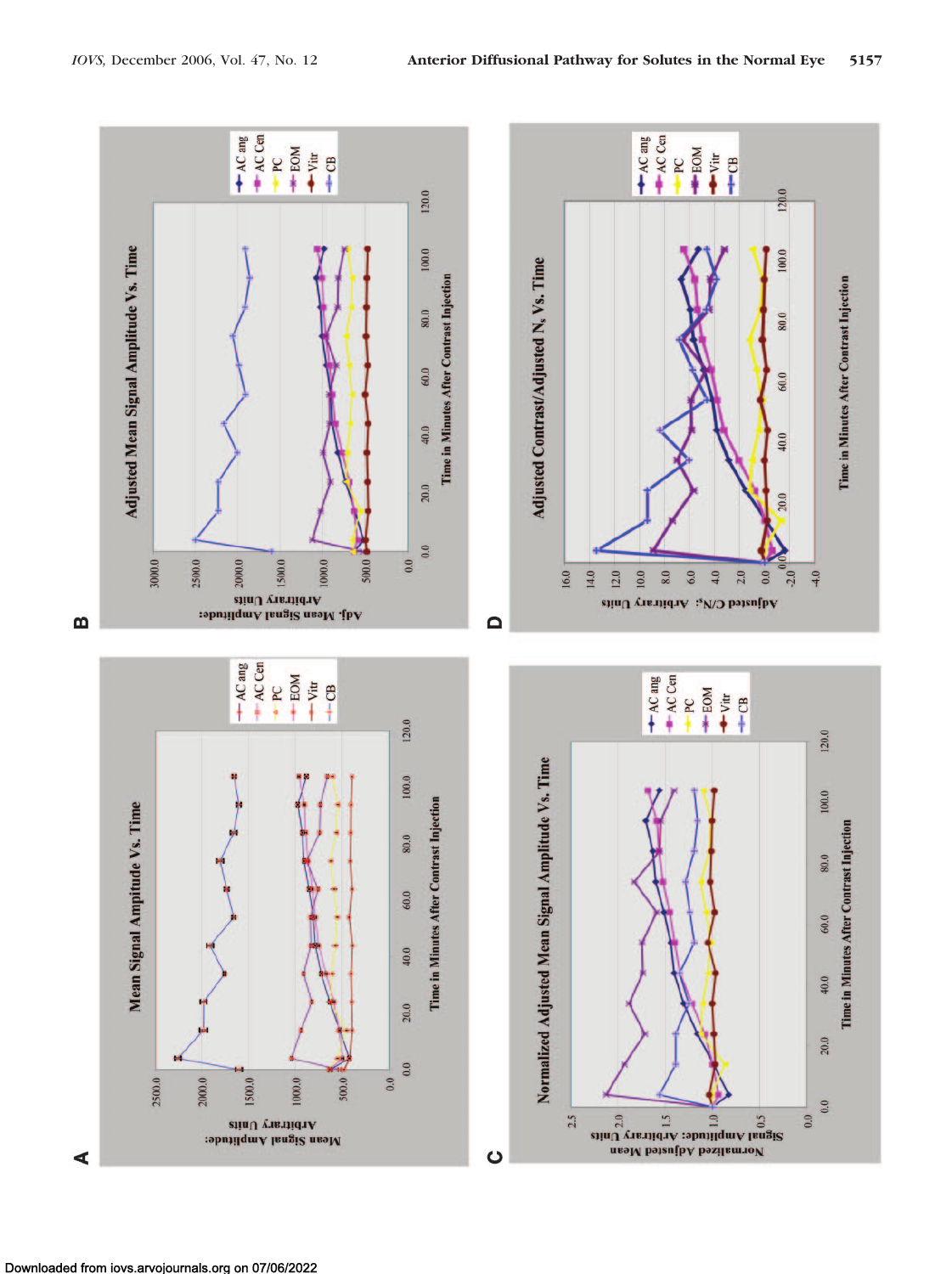

rior chamber center, posterior chamber, and ciliary body and the vitreous and noise data. Also compared are probabilities of the anterior chamber angle, anterior angle center, and posterior chamber. Enhancement was significant for the ciliary body, anterior chamber (at both its angle and center), and posterior chamber versus the vitreous. However, there was significantly greater enhancement of the anterior chamber angle versus the anterior chamber center (Wilcoxon paired test,  $P \leq 0.05$ , not shown in the table) and significantly greater enhancement of the anterior chamber center versus the posterior chamber.

#### **DISCUSSION**

Our results showed rapid enhancement of the ciliary body and a gradual enhancement of the anterior chamber in all cases. Most subjects demonstrated relatively stable, minimal enhancement of the posterior chamber, which was statistically less than both the center and angle of the anterior chamber. Furthermore, enhancement in the anterior chamber angle was significantly greater than in the center of the anterior chamber. This demonstrates signal enhancement that is highest at the anterior chamber angle and lowest in the posterior chamber. Such a gradient is opposite that expected if the dominant pathway of entrance was leakage into the posterior chamber, followed by entry into the anterior chamber by bulk flow.

The minimal enhancement of the posterior chamber appeared to result from edge effects, volume averaging and motion blurring (see the Methods section). With the resolution limitations of current imaging methods, it seems inevitable that there is some contamination of the measurement of the small volume in the posterior chamber, with the adjacent, avidly enhancing ciliary body and iris. Our findings are similar to those in prior reports in rabbit and monkey eyes: Aqueous enhancement is first apparent near the iris root. Consistent with prior reports involving the use fluorophors, $2,3$  the contrast was picked up by the convectional flow of aqueous, enhancing first the periphery of the anterior chamber and gradually mixing toward the center (complete time course not shown).

**FIGURE 4.** Scatterplots of adjusted data with linear and nonlinear least squares fit curves. AC ang, anterior chamber angle; AC Cen, anterior chamber center; Post Ch, posterior chamber; EOM, extraocular muscles; Vitr, vitreous humor; CB, ciliary body; Post Ch fit, linear least-squares fit to posterior chamber data; Vitr fit, linear least-squares fit to vitreous data; EOM fit, exponential least squares fit to declining phase of extraocular muscle data; CB fit, exponential least-squares fit to declining phase of ciliary body data; AC Ang fit, least-squares logistic curve fit to anterior chamber angle; AC Cen fit, least-squares logistic curve fit to anterior chamber center.

The stability of the minimal enhancement in the posterior chamber reinforces the role of bulk flow of aqueous forward through the pupil, as an important factor limiting back-diffusion of solutes delivered to the anterior chamber via this anterior pathway. This element and the demonstrated presence of tight junctions between the posterior epithelial cells of the iris<sup>9</sup> are underappreciated but essential components of the blood–aqueous barrier.

Overall, our results support the existence of a pathway for diffusion of plasma-derived solutes into the anterior chamber of the human eye, similar to that previously demonstrated in rabbits and monkeys.<sup>2,3,5</sup> Combined with a predominantly unidirectional flow of aqueous anteriorly through the pupil, and the tight junctions of the iris epithelium, this pathway effectively shunts plasma-derived proteins and potential antigens toward the anterior chamber, thereby preventing their nonspecific diffusion into the posterior chamber.

The physiological consequences of this modified view of the blood–aqueous barrier are several. Given that the pathway shunts plasma-derived solutes unassociated with membrane transport mechanisms to the root of the iris, it is likely that a significant fraction of these solutes is almost immediately swept into the trabecular meshwork and aqueous outflow pathways. Recent studies have speculated that some of these solutes, such as added proteins, may represent a previously unrecognized contributor to normal aqueous outflow resistance, or even to the added resistance that elevates pressure in glaucoma.10–13

From clinical studies, there is evidence that subjects taking medications to suppress aqueous humor formation may demonstrate an increased plasma protein concentration in their anterior chambers.14,15 Working from the previous model, the blood–aqueous barrier, the reasonable conclusion was that the drug produced a modest compromise in the blood–aqueous barrier integrity as an unwanted side effect. The present work offers an alternative explanation of the same data: it is equally likely that the increased concentration of protein results from the fact that the protein entry and aqueous production systems are not linked, as was previously assumed. Rather, as aqueous humor formation is decreased, the amount of fluid available to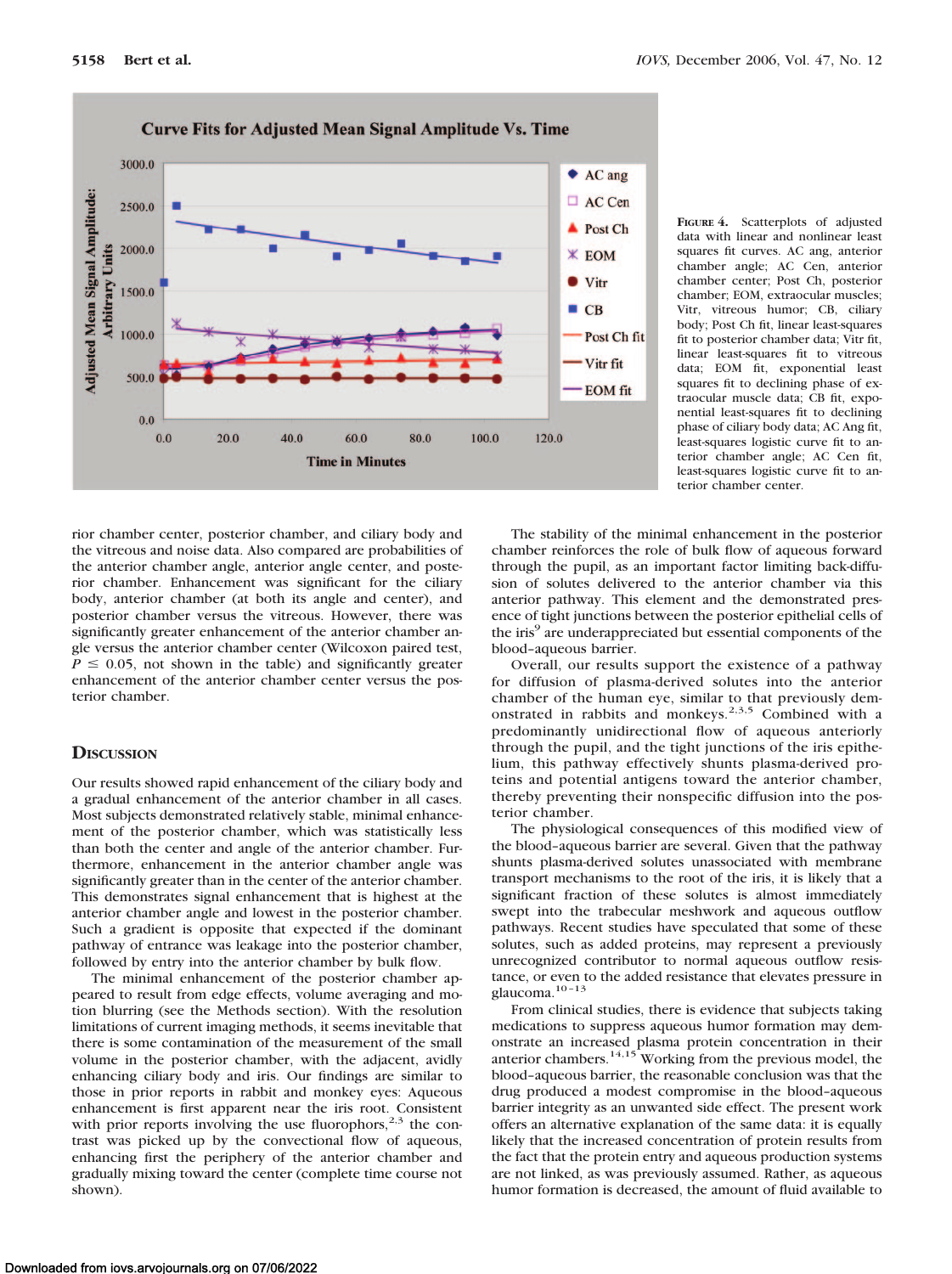**FIGURE 5.** Scatterplots of composite data averaged (across all subjects at each time point) mean ROI signal amplitude, in arbitrary units versus time in minutes. (**A**) Mean signal averaged across

Figure 5. Scatterplots of composite data averaged (across all subjects at each time point) mean ROI signal amplitude, in arbitrary units versus time in minutes. (A) Mean signal averaged across

all subjects versus time. (

Time in Minutes

 $-2.0$ 

Adjusted contrast to adjusted noise ratios (

**B**) Adjusted mean signal averaged across all subjects versus time. (

*C*/*N*) versus time. Abbreviations are as in Figure 3.

all subjects versus time. (B) Adjusted mean signal averaged across all subjects versus time. (C) Adjusted contrast to adjusted noise ratios (C/N) versus time. Abbreviations are as in Figure 3.



⋖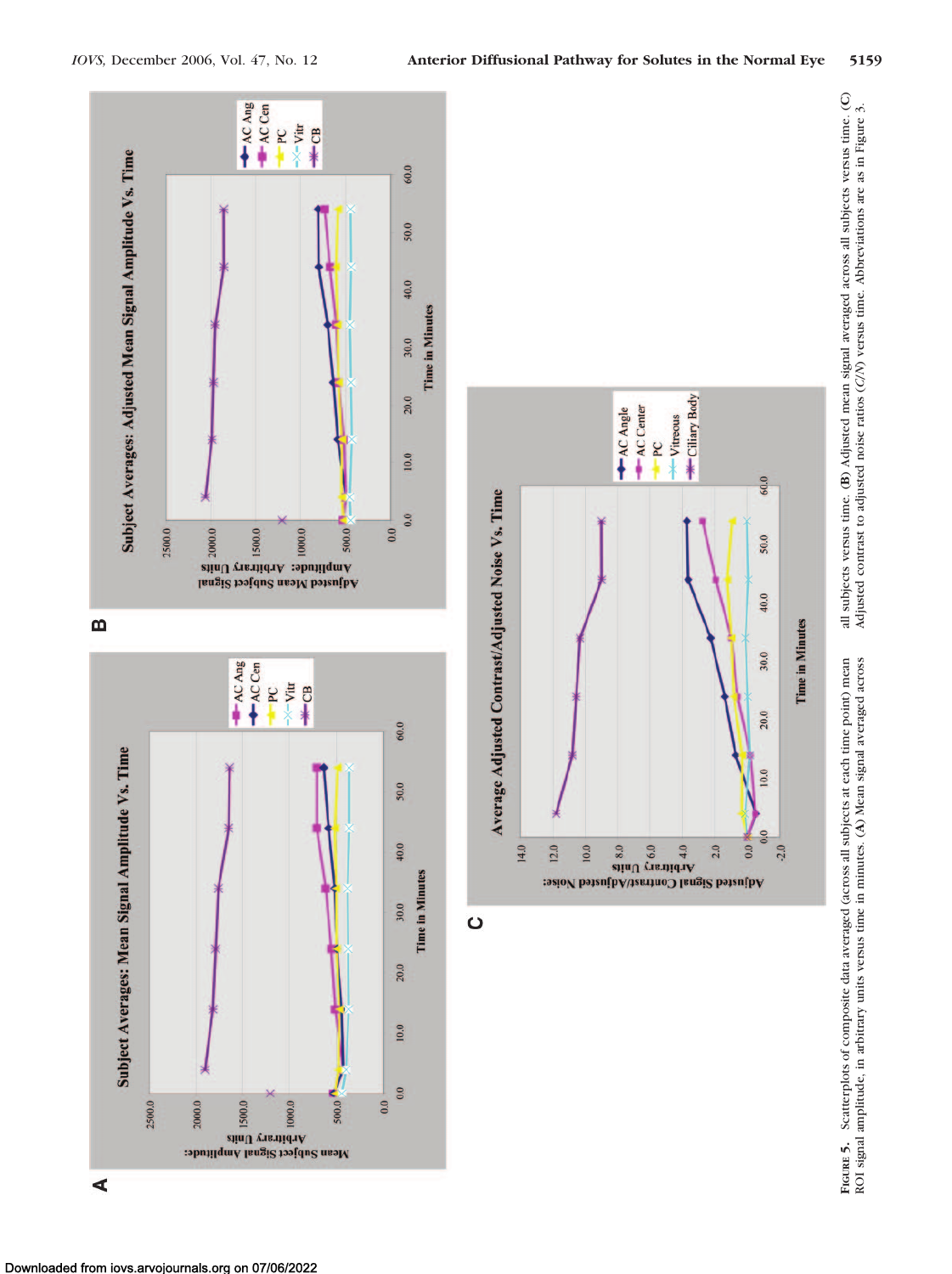| Enhancement<br>VS. | Anterior<br><b>Chamber Angle</b> | Anterior<br><b>Chamber Center</b> | <b>Posterior</b><br>Chamber | Ciliary<br><b>Body</b> |  |
|--------------------|----------------------------------|-----------------------------------|-----------------------------|------------------------|--|
| Vitreous           | 0.0050                           | 0.0050                            | 0.0100                      | 0.0050                 |  |
| РC                 | 0.0100                           | 0.0500                            | <b>NA</b>                   | 0.0050                 |  |
| Noise              | 0.0050                           | 0.0050                            | 0.05                        | 0.0050                 |  |

**TABLE 3.** Probabilities Calculated by Wilcoxon Paired Tests for Comparisons of Maximum Enhancement within 60 Minutes

Data are shown for comparisons between the anterior chamber angle, anterior chamber center, posterior chamber and ciliary body versus the vitreous and noise data, as well as comparisons between the anterior chamber angle, anterior angle center, and posterior chamber. Adjusted data, single tailed test.

dilute the continued shunting of solutes into the anterior chamber becomes less, and the protein concentration increases. This possibility has been previously considered, $15$  but the postulate remains to be tested.

#### **APPENDIX**

The subsections of the Appendix are arranged to correspond with the references from the Methods section.

#### **System Noise Analysis**

The reconstruction of our images involved a standard procedure (i.e., a two-dimensional [2D] Fourier transform [FT]) followed by taking the magnitude of the complex voxel reconstructed signal intensity. Note that although the 2D FT is a linear transform that maintains the Gaussian probability distribution of the noise, the process of taking the magnitude converts this to a Rician distribution.<sup>8,16,17</sup> Furthermore, it is known that at high signal-to-noise ratios (SNRs), the Rician distribution becomes Gaussian. To measure the system white noise contribution, we therefore used a mathematical relationship that allows one to calculate the system white noise  $N_{\rm sys}$ from the mean signal  $\hat{S}_N$  in a background (noise only) region of the image:  $\hat{S}_N = 1.253 N_{sys}$ .<sup>8</sup>  $\hat{S}_N$  measurements were measured at each time point and then divided by 1.253 to correct for the Rician distribution. The data were then adjusted for autoscaling as described below and fit by linear regression to establish the time-dependent mean noise.

#### **Autoscaling Corrections**

An MRI scanner amplifies the signal it receives at several points while processing a signal. These amplification factors are typically set in a prescan procedure that first measures the signal and then adjusts the gain in various stages. Although important for clinical imaging, this autoscaling feature can result in erroneous results during experimentation, because a consistent gain is needed to compare images quantitatively from different data sets. In this Appendix, we first describe where autoscaling is applied to the data and then our approach to removing this autoscaling so that quantitative comparisons can be made between images acquired at different time points.

The analog portion of the receiver operates linearly as long as the amplitude of the signal does not exceed a certain value. Thus, one place where the amplification of the received signal is controlled is in the analog receiver, in order that the receiver is not saturated. Technically, the receiver for the time-dependent data is auto adjusted during a prescan procedure, so the maximum signal during the prescan is only a fraction of the signal that saturates the receiver (both analog and digital portions of the receiver). This insures that the operating point of the receiver is in a linear or unsaturated region. This autoscaling feature can result in erroneous readings during experimentation because, to compare image amplitudes from different data sets quantitatively, knowledge of changes in the scaling

factor from image to image is needed (i.e., if the gain changes from one image to another, it changes the signal amplitude in a way that we must know for quantitative comparison of these different images). Therefore, we must know the ratio of the gains. In our case, we did not know this ratio from the scanner itself, but we estimated it by requiring the vitreous signal to remain constant. This is described later in the text in detail.

A second area where the data are sometimes autoscaled is in the reconstruction. Grayscale values for voxels in MRI are partitioned from a fixed range, a 16-bit word in the system used (Philips Medical Systems). Such a 12-bit word provides for 212 or 4096 different grayscale levels. Air contains essentially no protons and is thus zero. The software usually sets the brightest objects in the field—typically fat in a  $T_1$ -weighted series—at some proportion ( $\sim$ 70%) of the maximum value of 4096. The 4096 grayscale levels are then partitioned between these raw signals. Thus, if a perturbation produces a brighter object within the field during different study time points, a second autoscaling "gain" can alter the reconstruction. This can become apparent by changes in the SD of the noise signal and by changes in the intensity of objects that are not expected to change. Clinical MRI scanners are typically set to autoscale the reconstructed images. This feature, although very useful clinically (because it maintains a high dynamic range for the range of grayscale values in the image), will result in erroneous analyses when quantitatively comparing data from different image sets that have been scaled differently.

One might assume that one can correct for the changes in gain by requiring constant *S*/*N*<sub>sys</sub> in structures that do not enhance with contrast. However, relative error can also occur because of truncation error in the noise (a phenomenon sometimes referred to as "binning") because of the relatively low absolute values of the pixels. Such errors become visible by systematic (rather than random) changes in  $S/N_{\rm sys}$  in nonenhancing structures, such as the vitreous humor.

In addition, it is unavoidable that small changes in head and eye position occur in a set of scans performed over a 60- to 90-minute time period. Even such small changes can affect the signal obtained from thin (2-mm slice thickness), high-resolution  $(210-250\text{-}\mu\text{m}$  resolution in the plane of the slice) sections obtained with a surface coil that has inherent decrease in its sensitivity (and hence signal loss) with distance from the coil.

Because of these and other sources of both random and nonrandom variation, we used ROIs from nonenhancing structures to correct the data. We argue that the mean of the signal in these nonenhancing regions, in the reconstructed timedependent images, should remain constant. Note that the signal in these nonenhancing structures is large enough to avoid the "binning" errors just discussed that are problematic when measuring the noise. We therefore applied a correction factor to the mean signal of each structure, based on maintaining a constant mean vitreous humor signal throughout the study. Note also that because the ROI for the vitreous humor was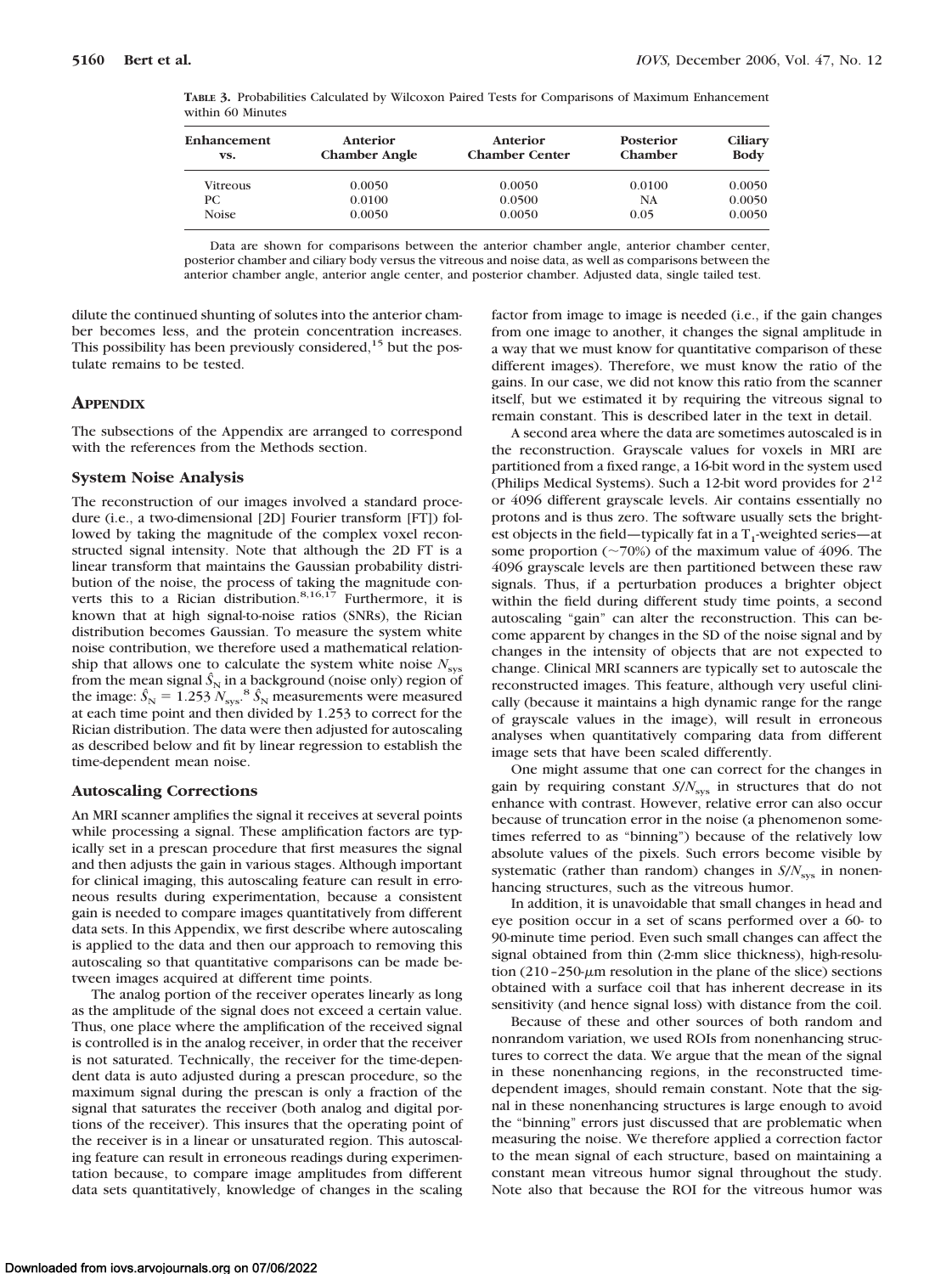large and contained a large number of voxels, the mean is very well determined.

We observed (Fig. 3A) a small decrease in the mean vitreous signal immediately after contrast administration. Thereafter, the vitreous signal changes linearly. This is consistent with the interpretation that the contrast agent, immediately after administration, causes an immediate increase in signal in some of the tissues (i.e., ciliary body and extraocular muscle) that makes the overall time-dependent input signal to the receiver larger. To compensate for this, the scanner may have reduced the receiver gain in the prescan setup to keep the maximum amplified signal constant.

We therefore studied correction factors to apply to the vitreous. We tested correction factors by fitting the data with test curves using the least-squares methods and evaluating the total sum of the squares of the errors occurring with a particular curve fit. Our best results were obtained by fitting the initial vitreous amplitude to a step function to account for the change in signal from baseline to the first data point after contrast administration, followed by a linear least-squares fit to the remaining data. This method consistently produced the least sum of the squared error for all test subjects (straight line and exponential curve fits were others that were tested). All time-dependent data were then corrected based on these fits to the vitreous time-dependent data (i.e., an initial step function followed by a linear correction applied to the postcontrast data). The step was equal to the mean signal of the vitreous precontrast data point minus the back-projected intercept of the linear least squares fit from all postcontrast data points. Note that  $t = 0$  is defined as time of initiation of contrast administration, with the first postcontrast acquisition occurring at  $t = 4$  minutes. The slope from the least-squares fit of the vitreous was then multiplied times the time variable and added to the step correction. This total correction was scaled to the precontrast ratio of the structure in question divided by the precontrast vitreous. The final equations for the correction factor are:

- 1.  $\hat{S}_{\rm sc}(0) = \hat{S}_{\rm sm}(0)$ , where  $\hat{S}_{\rm s}(0)$  represents the mean signal from an ROI within a structure taken from the baseline (nonenhanced) data set. The subscripts s, c, and m designate the structure of interest and the corrected and measured values. This simply states that the baseline, or unenhanced, images needed no correction.
- 2.  $\hat{S}_{\text{sc}}(t) = \hat{S}_{\text{sm}}(t) + (\hat{S}_{\text{sm}}(0)/\hat{S}_{\text{vm}}(0))(\Delta \hat{S} M \times t)$ , where  $\hat{S}_{\text{s}}(0)$  represents the mean signal from an ROI within a structure taken from the baseline (nonenhanced) data,  $\ddot{S}_s(t)$  represents the mean signal measured within an ROI from a structure at time (*t*) in minutes after contrast administration, and *t* is the actual value of time in minutes after administration of contrast. The subscripts m and c designate measured and corrected data.  $\Delta \hat{S} = \hat{S}_{\text{vm}}(0) - B$ . The subscript v specifically designates the vitreous humor (i.e.,  $\hat{S}_{vm}(0)$  is the precontrast measured data point for the vitreous humor). *B* is the  $\hat{S}_y(t)$  intercept (back projection) predicted by the linear leastsquares fit of vitreous data points of the curve calculated from  $t = 4$  minutes (first postcontrast data point) to  $t =$  $60 +$  minutes (last postcontrast data point). *M* is the slope from the same curve fit.

Thus, autoscaling is dealt with by using these correction equations. In brief, a fit was made to the vitreous data. The deviation of this fit from the initial baseline value (i.e.,  $M \times t + B$  - $\hat{S}_{vm}(0)$ , is scaled by the ratio of the initial values of the structure in question to that of the vitreous. This gives the offset from the  $t = 0$  value expected for the structure. This correction is subtracted from the measured value of the structure at time *t* to correct for autoscaling.

### **Contrast-to-Noise Calculations**

 $\hat{C}(t) = \hat{S}(t) - \hat{S}(0)$  where  $\hat{C}(t)$  and  $\hat{S}(t)$  represent mean ROI contrast (enhancement) and postcontrast mean ROI signal amplitude at time  $t$ .  $\hat{S}(0)$  represents precontrast or baseline mean ROI signal  $(t = 0)$ .

 $\hat{C}_c(t)/N_c(t) = (\hat{S}_c(t) - \hat{S}(0))/N_c(t)$ . Symbols and subscripts other than  $N(t)$  are as previously defined.  $N_c(t)$  represents the corrected mean noise at time *t*. The raw mean noise was fitted with its own correction function: a scaled step function plus linear fit of the postcontrast noise data, identical with the curve fit of the vitreous data. Final noise values were then corrected by the equations (1)  $N_c(0) = N_m(0)$ , where *N*(0) designates precontrast mean ROI noise measurements and the subscripts c and m refer to corrected and measured values, respectively, which are identical for the baseline (*t* = 0) value and (2)  $N_c(t) = (N_m(t) + \Delta N - M_n \times$ *t*), where: *N*(*t*) designates mean ROI noise measurements at the post contrast time *t*,  $\Delta N = (N_m(0) - B_n)$ , and *t* is the recorded time after contrast.  $B_n$  and  $M_n$  are the back-projected intercept and slope from the least-squares fit of post contrast data points from  $t = 4$  minutes (first postcontrast data point) to  $t = 60 + \text{minute}$  (last postcontrast data point). The subscripts c and m refer to corrected and measured values, respectively.

#### **Logistic Curve**

The parameters that were adjusted were the exponential constant *k* (exponential equivalent of slope) and the equilibrium value of the signal after contrast  $S<sub>m</sub>$  (Table 2: For those unfamiliar with the logistic equation, it is an equation of the form:  $\hat{S}(t) = S_i S_m/[S_i + (S_m - S_i)(e^{-kt})]$ , where  $\hat{S}(t) =$  the dependent variable [signal] at a given time point  $t$  [e.g.,  $\hat{S}(0)$ ,  $\hat{S}(4)$   $\hat{S}(14)$ ; are signal precontrast, postcontrast at 4 minutes, postcontrast at 14 minutes],  $S_i$  is the initial value of the dependent variable [signal before enhancement],  $S<sub>m</sub>$  is a fitted parameter for the equilibrium value of the dependent variable [equilibrium signal after contrast] and *k* is a fitted exponential parameter.)

#### *References*

- 1. Raviola. G. The structural basis of the blood-ocular barriers. *Exp Eye Res.* 1977;(suppl)25:27–64.
- 2. Freddo TF, Bartels SP, Barsotti MF, Kamm RD. The source of proteins in the aqueous humor of the normal rabbit. *Invest Ophthalmol Vis Sci*. 1990;31:125–137.
- 3. Barsotti MF, Bartels SP, Freddo TF, Kamm RD. The source of protein in the aqueous humor of the normal monkey eye. *Invest Ophthalmol Vis Sci*. 1992;33:581–595.
- 4. Freddo T. Aqueous humor proteins: a key for unlocking glaucoma? The 1992 Glenn Fry Award Lecture. *Optom Vis Sci*. 1993;70:263– 270.
- 5. Kolodny N, Freddo T, Lawrence B, Suarez C, Bartels SP. Contrastenhanced MRI confirmation of an anterior protein pathway in the normal rabbit eye. *Invest Ophthalmol Vis Sci*. 1996;37:1602–1607.
- 6. Erickson-Lamy K, Schroeder AM, Bassett-Chu S, Epstein DL. Absence of time-dependent facility increase ("washout") in the perfused, enucleated human eye. *Invest Ophthalmol Vis Sci*. 1990; 31:2384–2388.
- 7. Bert RJ, Patz S, Ossiani M, et al. High resolution MR imaging of the human eye. *AJNR Am J Neuroradiol Supplement.* 2006;13;368– 378.
- 8. Haacke ME, Brown RW, Thompson MR, Venkatesan R. *Magnetic Resonance Imaging: Physical Principles and Sequence Design.* New York: Wiley-Liss; 1999:340.
- 9. Freddo, T. Intercellular junctions of the iris epithelia in Macaca mulatta. *Invest Ophthalmol Vis Sci.* 1984;25–1094-1104.
- 10. Johnson M, Gong H, Freddo TF, Ritter N, Kamm RD. Serum proteins and aqueous outflow resistance in bovine eyes. *Invest Ophthalmol Vis Sci*. 1993;34:3549–3557.